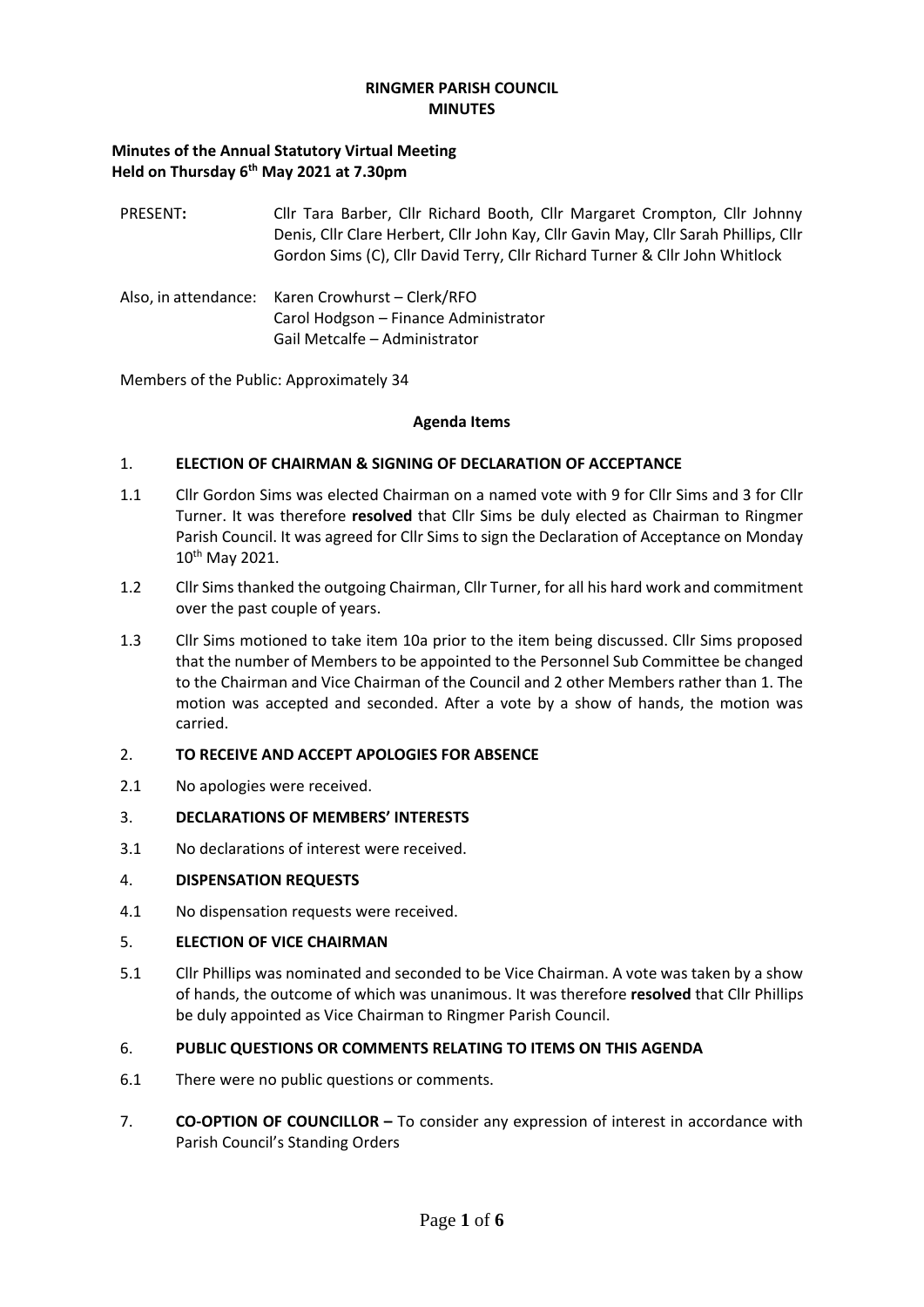7.1 The Chairman asked Dr Morgan if she had anything further to add to her statement presented to Council. No further information was forthcoming. The Chairman provided the opportunity for Council Members to ask questions to Dr Morgan, but no questions were forthcoming. The meeting moved to a vote; all were in favour. It was then **resolved** that Dr Marcia Morgan be appointed as a Co-opted Member to Ringmer Parish Council. It was explained that she would not be able to participate in meetings until she had signed the Declaration of Acceptance.

# 8. **COUNCIL COMMITTEE MEMBERSHIPS AND GRANTING OF DELEGATED AUTHORITY**

- 8.1 1) **Planning** To appoint Members & grant delegated authority Currently all Members are appointed
- 8.2 It was **resolved** to appoint all Members to the Planning Committee. A further **resolution**  was passed to grant the Planning Committee delegated authority to make decisions within its remit.
- 8.3 2) **Greens & Amenities** To appoint Members & grant delegated authority Currently all Members are appointed
- 8.4 It was **resolved** to appoint all Members to the Greens and Amenities Committee. A further **resolution** was passed to grant the Greens and Amenities Committee delegated authority to make decisions within its remit.
- 8.5 3) **Office & Finance Committee** Chairman and Vice Chairman of the Council, Chairman and Vice Chairman of the Greens and Amenities Committee and 2 other Members of the Council. (At the first Greens and Amenities Committee Meeting the Chairman and Vice Chairman will be appointed. These Members will also become Members of the Office and Finance Committee.)
- 8.6 It was **resolved** to appoint Cllr Kay and Cllr Terry to join the Chairman and Vice Chairman of the Council. It was agreed once the appointment of the Chairman and Vice Chairman to the Greens and Amenities Committee has been confirmed to place an item on the next agenda in order to fill the committee's positions.
- 8.7 4) **Personnel Sub Committee** (Standing Orders stipulate the Chairman and Vice Chairman of the Council and 2 other Members (see point 1.3)
- 8.8 Cllr Barber, Cllr May and Cllr Turner put their names forward. The meeting moved to a vote by a show of hands. There was an equal number of votes for Cllr May and Cllr Turner. The Chairman exercised his power of casting vote. It was then **resolved** Cllrs Barber and May be appointed as Members of the Personnel Sub Committee.
- 8.9 Cllr Denis left the meeting during this item.
- 8.10 5) **Internal Control** 3 Members
- 8.11 This item was deferred until the full composition of the Office and Finance Committee has been finalised.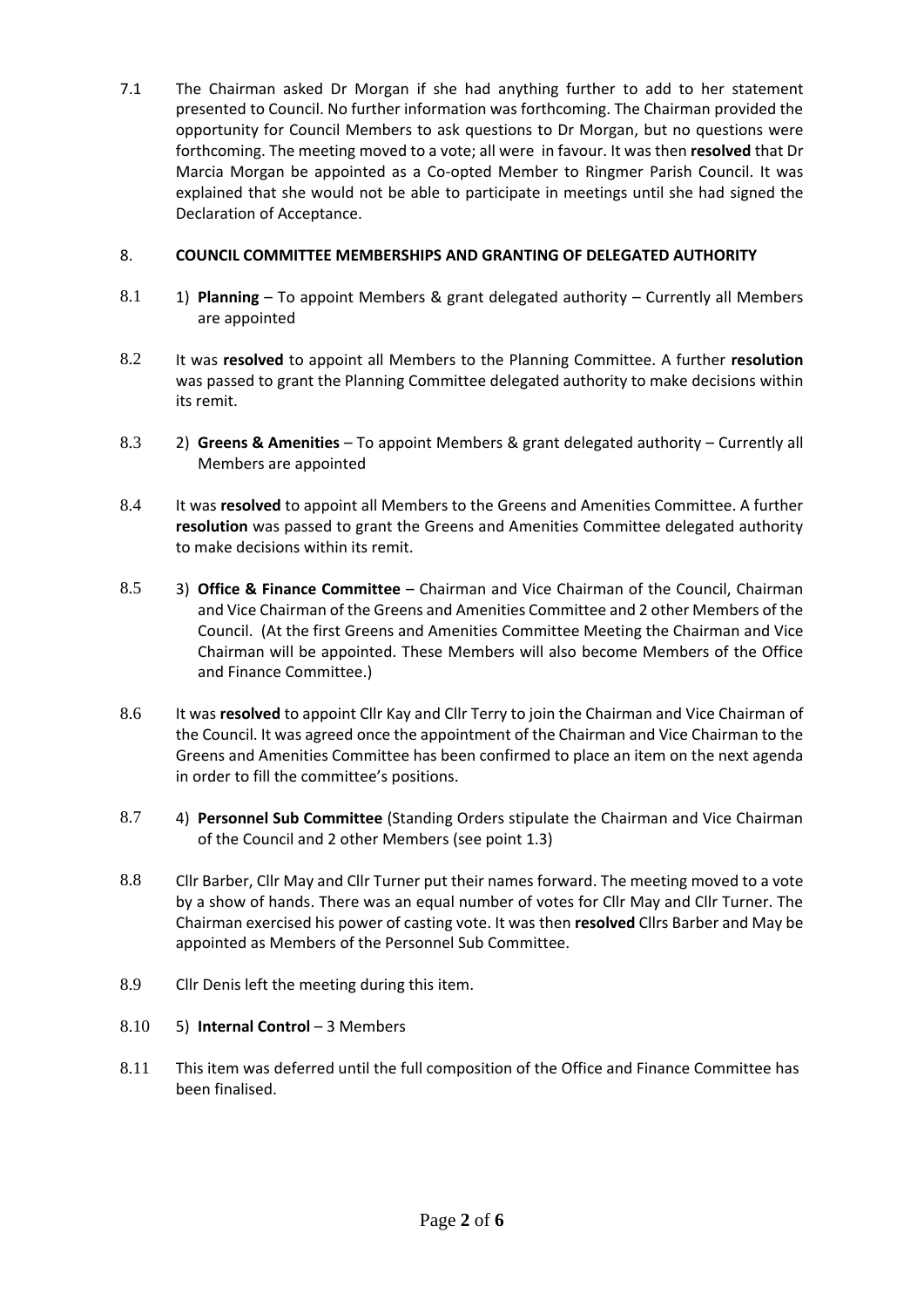# 8.12 6) **Complaints Review Panel** – 6 Members

8.13 It was **resolved** to continue with the previous members as follows: Cllr Denis, Cllr May and Cllr Sims, in his role as Chairman, with Cllr Terry now being appointed and one other to be appointed at the next Parish Council meeting.

# 9. **APPOINTMENTS TO OTHER BODIES**

- 9.1 1) **Jubilee Cottages Housing Trust Management Committee** 5 Members It was **resolved** that Cllr Crompton, Cllr Herbert, Cllr Kay, Cllr Phillips, and Cllr Whitlock be appointed to the Jubilee Cottages Housing Management Trust.
- 9.2 2) **Jubilee Cottages Housing Trust Sub Committee** 3 Members It was **resolved** that Cllr Crompton, Cllr Herbert and Cllr Whitlock be appointed to the Sub Committee.
- 9.3 3) **Cheyney Trust** No new appointment needed as there will be no vacancy until the next administration term.
- 9.4 4) **Ringmer Village Hall Management Committee -** 1 Member It was **resolved** to appoint Cllr Terry as the Parish Council representative.
- 9.5 5) **Lewes District Association of Local Councils** 2 Members It was **resolved** to appoint Cllr Denis and Cllr Turner as the Parish Council representatives.
- 9.6 6) **Liaison Cllr for Community Safety/Police Liaison/Traffic** It was agreed for Cllr Phillips to be the liaison Councillor.

# 9.7 7) **Sussex Police – Joint Action Group**

It was agreed for Cllr Phillips to be the representative for Ringmer Parish Council.

#### 9.8 8) **Emergency Planning**

It was agreed for Cllr Phillips to be the Emergency Plan lead Councillor.

#### 9.9 9) **Liaison Cllr Ringmer's Businesses**

It was agreed to appoint Cllr Kay as Liaison Cllr for Ringmer's businesses.

- 9.10 10) **Liaison Cllr for education provision in Ringmer** No appointment was made. This will be an item for the next Parish Council meeting.
- 9.11 11) **Liaison Cllr for healthcare provision in Ringmer** It was agreed for Cllr Whitlock to be the Liaison Councillor.
- 9.12 12) **Liaison Cllr Ringmer Village Shop Association** No appointment was made. This will be an item for the next Parish Council meeting.

#### 10. **POLICIES FOR REVIEW AND ADOPTION**

- 10.1 a) Ringmer Parish Council Standing Orders After agreeing a few amendments, it was **resolved** to adopt the amended Standing Orders in line with the motion carried at the beginning of the meeting (see 1.3).
- 10.2 b) Ringmer Parish Council Financial Regulations

It was **resolved** to adopt the New Model Financial Regulations presented.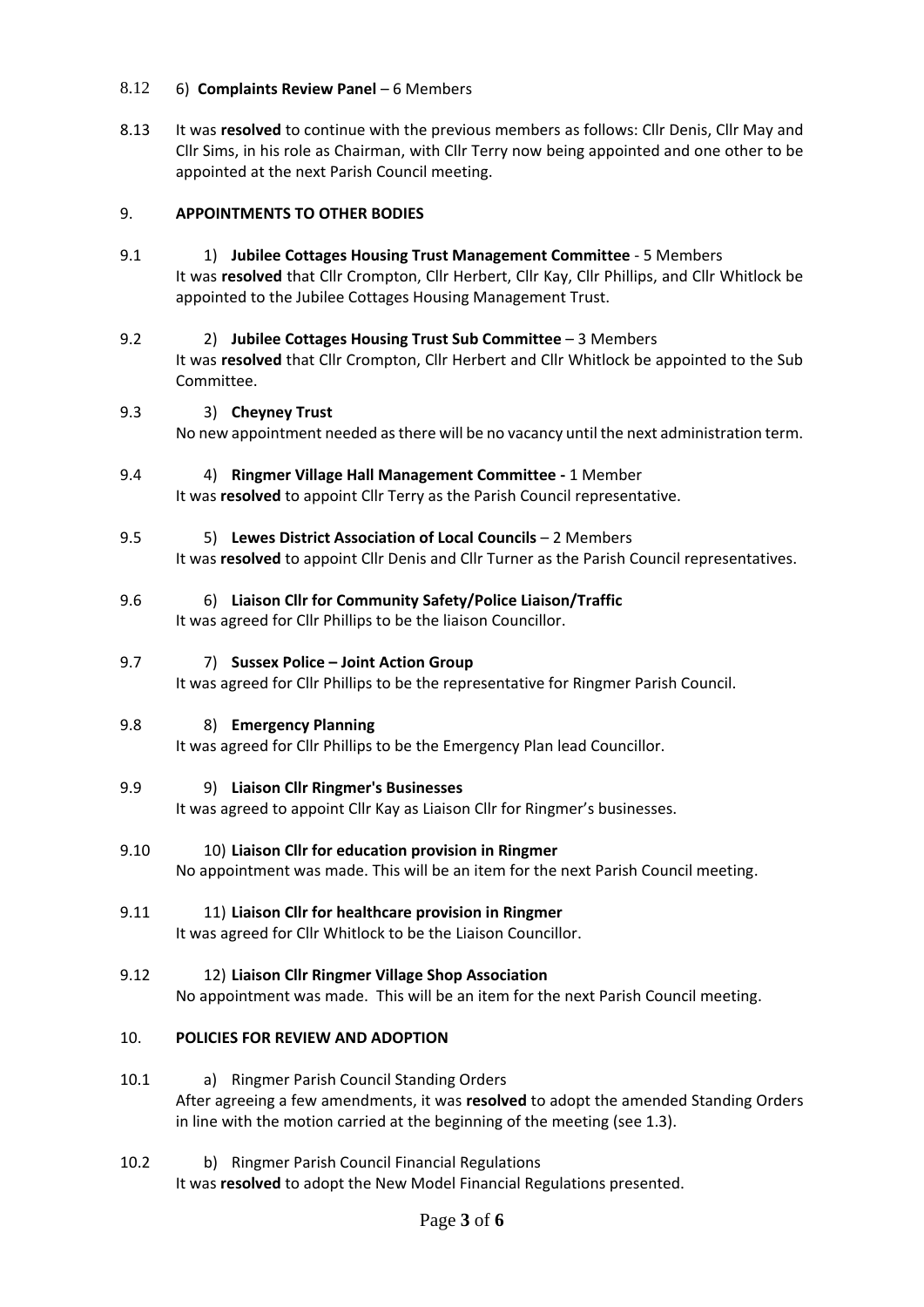- 10.3 c) Ringmer Parish Council Risk Assessment After accepting a few amendments, it was **resolved** to accept and adopt the Parish Council Risk Assessment. **Action – Cllr Kay and the Clerk.**
- 10.4 d) Ringmer Parish Council Code of Conduct It was **resolved** to continue with the existing Code of Conduct.

#### 11. **TO ACCEPT THE MINUTES FROM THE PARISH COUNCIL MEETING HELD ON 8 TH APRIL 2021 AND THE EXTRAORDINARY MEETING HELD ON 29TH APRIL 2021**

- 11.1 It was **resolved** to accept the minutes from the Parish Council meeting held on 8<sup>th</sup> April 2021 and the Extraordinary Meeting held on 29<sup>th</sup> April 2021 as true and accurate records of the meeting.
- 12. **GENERAL POWER OF COMPTENCE ELIGIBLITY –** To establish whether Ringmer Parish Council is eligible to exercise the General Power of Competence – based on the Clerk's qualification and electoral mandate
- 12.1 It was established that Ringmer Parish Council is eligible to exercise the General Power of Competence – based on the Clerk's qualification and electoral mandate.

# 13. **ACTION POINTS /CLERK'S REPORT**

13.1 The Clerk asked that the bank signatories contact the bank to sort out their PINsentry and Card in order to reduce risk.

#### 14. **CORRESPONDENCE – FOR NOTING OR ACTION**

- a) To consider any correspondence for noting or action, after this agenda has been published
- 14.1 There was no correspondence for noting or action.

#### 15. **OFFICE & FINANCE:**

- a) Payments and Receipts (Previously circulated)
- b) Bank Reconciliation(s)
- c) Bank Summary
- d) Cost Centre Report
- e) Quotation(s)
- f) Grant application(s)/Donations
- g) Audit update and progress
- h) Any other financial matters that cannot be held over to the next agenda
- 15.1 Items a) to d) were taken together and accepted.
- 15.2 e) There were no quotations.
- 15.3 f) There were no grant applications.
- 15.4 g) The internal audit is scheduled for  $14<sup>th</sup>$  June 2021 which the office is ready for, subject to the year-end being agreed at this meeting.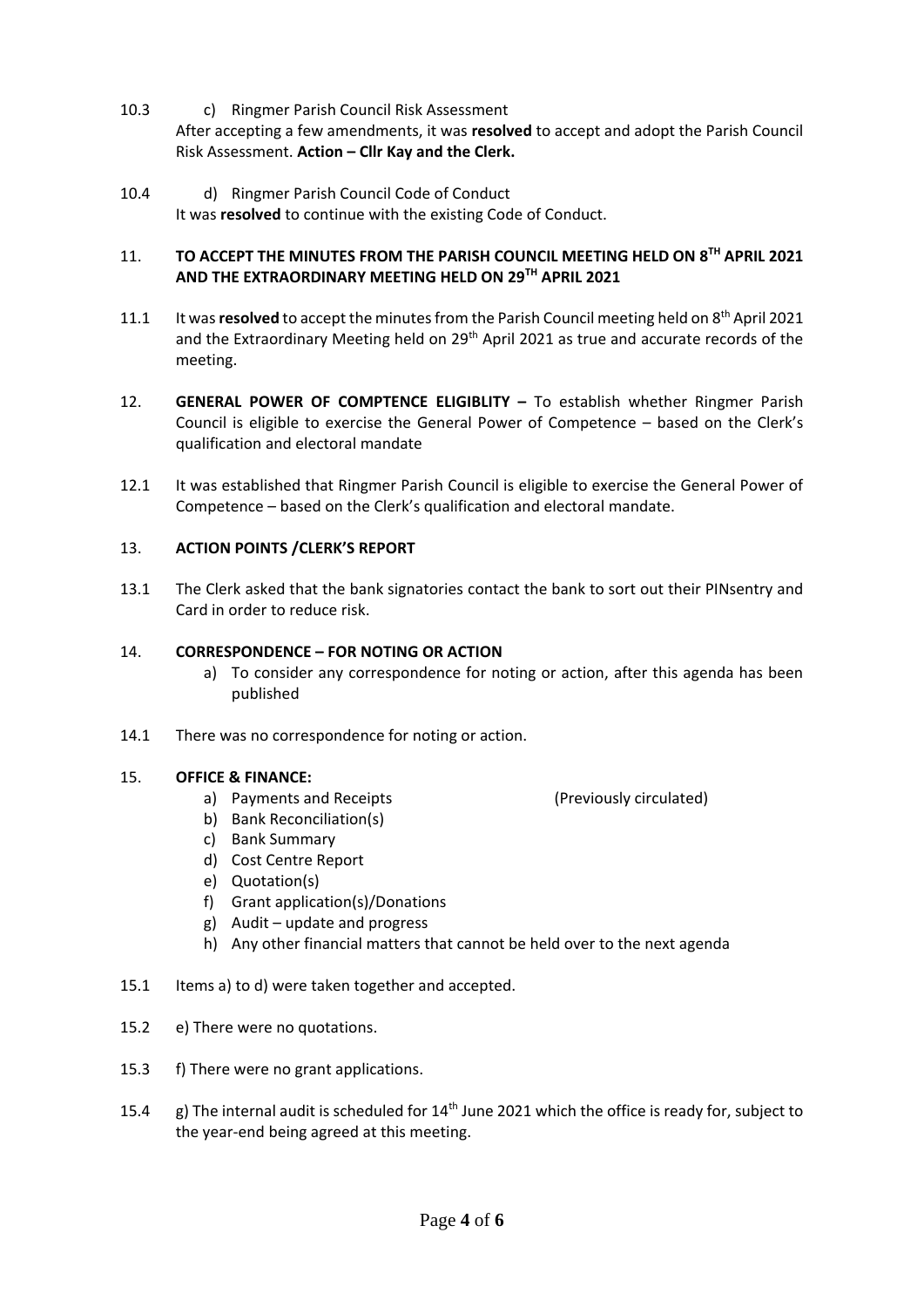15.5 It was noted that the general reserve is low. O&F were asked to review reserves and decide on a policy to improve and bring this up to the standard required to operate properly. The Clerk said that duty dates going forward would be discussed at the next meeting on  $24<sup>th</sup>$ June 2021.

# 15.6 **ANNUAL RETURN & FINAL ACCOUNTS 2020-2021 – FINAL ACCOUNTS DOCUMENT AND COPY OF AUDIT FORM PREVIOUSLY CIRCULATED**

- 15.7 a) Income and expenditure for the year To approve end of year accounts It was **resolved** to accept and approve the end of year accounts and for the Council Chairman to sign them.
- 15.8 b) End of year Bank reconciliation(s) Business account and Community Account It was **resolved** to accept the end of year bank reconciliation and for the Chairman and RFO to sign the documents.
- 15.9 c) Transfer of fund explanation It was explained that all CIL funds have been transferred into the relevant account.
- 15.10 d) Approve sections 1 Annual Governance Statement It was **resolved** to approve the Annual Governance Statement and for the Chairman and the Clerk to sign it. **Action - Cllr Sims and the Clerk/RFO**

# 15.11 e) Approve Section 2 – Accounting Statements

Subject to the removal of the skatepark equipment from the asset total, it was **resolved** to accept the Accounting Statements subject to the Internal Auditor's approval. Members were happy to delegate authority to the Clerk/RFO and the Financial Administrator to deduct these figures. **Action - the Clerk/RFO and the Finance Administrator**

15.12 f) To sign the Audit form for submission to External Auditors Subject to Internal Auditors approval by 30<sup>th</sup> September 2021 This was covered during the items above.

# 15.13 g) Effectiveness of Audit

Members of Ringmer Parish Council are satisfied that effective control measures are in place in order to achieve the effectiveness of audit.

# 16. **TO CONSIDER PLANNING APPLICATIONS WHICH CANNOT BE HELD OVER TO THE NEXT PLANNING COMMITTEE MEETING**

16.1 **LW/21/0158 Norlington Gate Farm Norlington Lane Ringmer East Sussex BN8 5SG** Variation of condition 1 (plans) to amend the small equestrian barn in relation to planning approval LW/17/0322

# 16.2 **Comments and Observations:**

Ringmer Parish Council are in support of this application.

# 16.3 **LW/21/0179 5 Ashtonville Close Ringmer BN8 5LX**

Proposed dormer extension to side elevation and replacement of polycarbonate monopitched roof to side extension with flat roof

# 16.4 **Comments and Observations:**

Ringmer Parish Council are in support of this application.